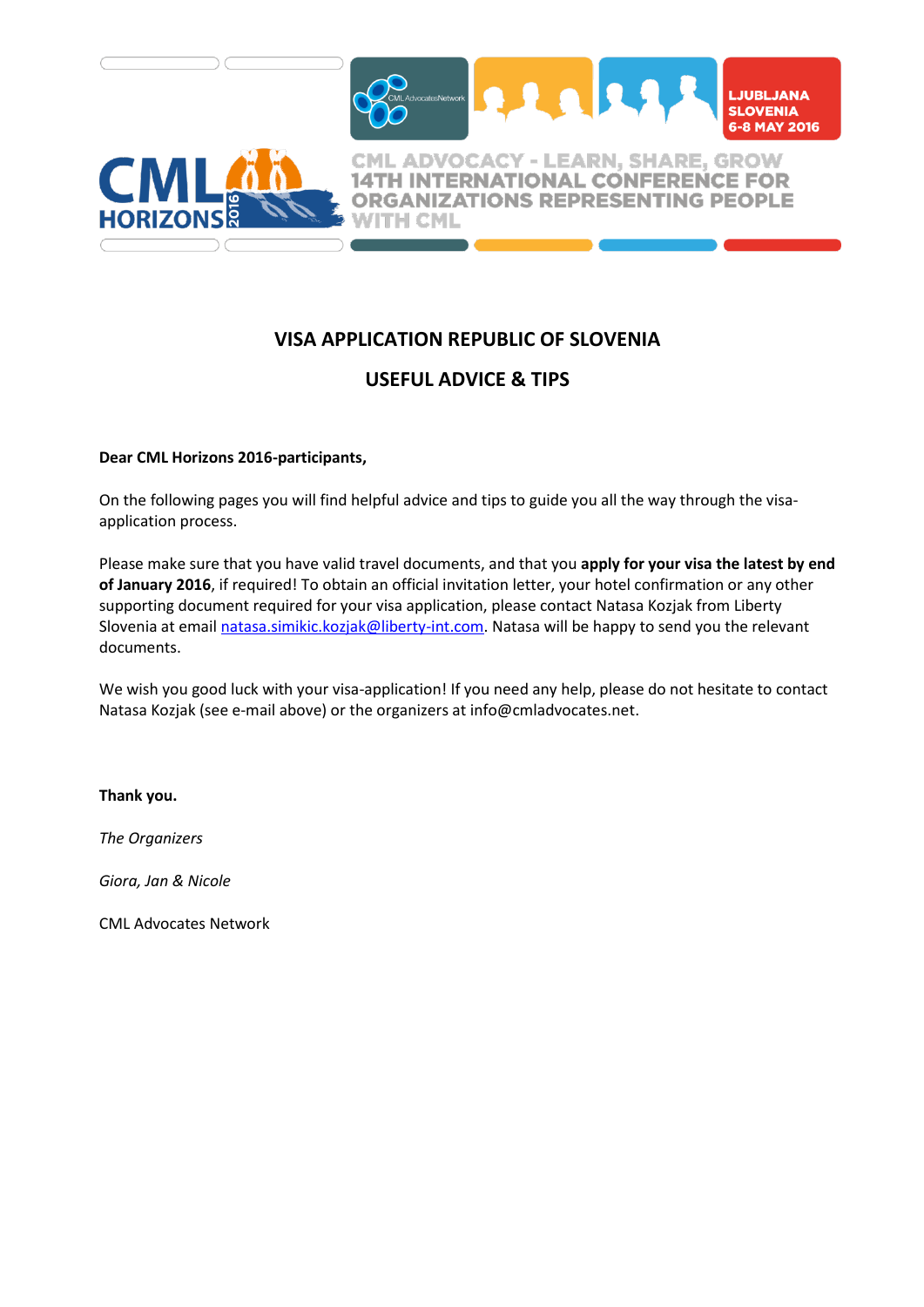

#### **GENERAL INFORMATION**

On the following website (official website of the Slovenian Ministry of Foreign Affairs) you will find all relevant information on the requirement of a visa. The website answers important questions such as:

- Do I need a visa to enter the Republic of Slovenia?
- How to apply for a visa?
- Where to I find visa application forms and where do I apply?
- Etc.

Please check out the following link and read the information provided carefully: [http://www.mzz.gov.si/en/travel\\_and\\_visa\\_information/visa\\_information/for\\_visa\\_applicants](http://www.mzz.gov.si/en/travel_and_visa_information/visa_information/for_visa_applicants)

#### **VISA REQUIREMENTS**

Before travelling to the Republic of Slovenia, please check whether you need a visa.

A list of third countries whose nationals **must hold** a short-stay visa is available on the following link: [http://ec.europa.eu/dgs/home-affairs/e-library/documents/policies/borders-and-visas/visa](http://eur-lex.europa.eu/legal-content/EN/TXT/PDF/?uri=CELEX:02001R0539-20140609&from=EN)[policy/docs/en\\_information\\_539-2001.pdf](http://eur-lex.europa.eu/legal-content/EN/TXT/PDF/?uri=CELEX:02001R0539-20140609&from=EN)

#### **REQUIRED DOCUMENTS FOR VISA APPLICATION**

The following supporting documents are required (short-stay visas):

A. VALID PASSPORT / TRAVEL DOCUMENT

- The travel document presented must be valid at least three months after the intended date of departure from the EU Member States if a single-entry visa is applied for.
- If a multiple-entry visa is applied for, the travel document must be valid three months after the last intended date of departure.
- The travel document must contain sufficient, and at least two, blank pages (one to affix the visa sticker(s) and one to affix the stamp of the border control authorities).

#### B. DOCUMENTATION RELATING TO THE PURPOSE OF THE JOURNEY

- An invitation from a company or an authority to attend meetings, conferences or events connected with trade, industry or work;
- Other documents which show the existence of trade relations or relations for work purposes;
- Entry tickets for fairs and congresses, if appropriate;
- Documents proving the business activities of the company;
- Documents proving the applicant's employment status in the company;

C. DOCUMENTATION ALLOWING FOR THE ASSESSMENT OF THE APPLICANT'S INTENTION TO LEAVE THE TERRITORY OF THE EU MEMBER STATES BEFORE THE EXPIRY OF THE VISA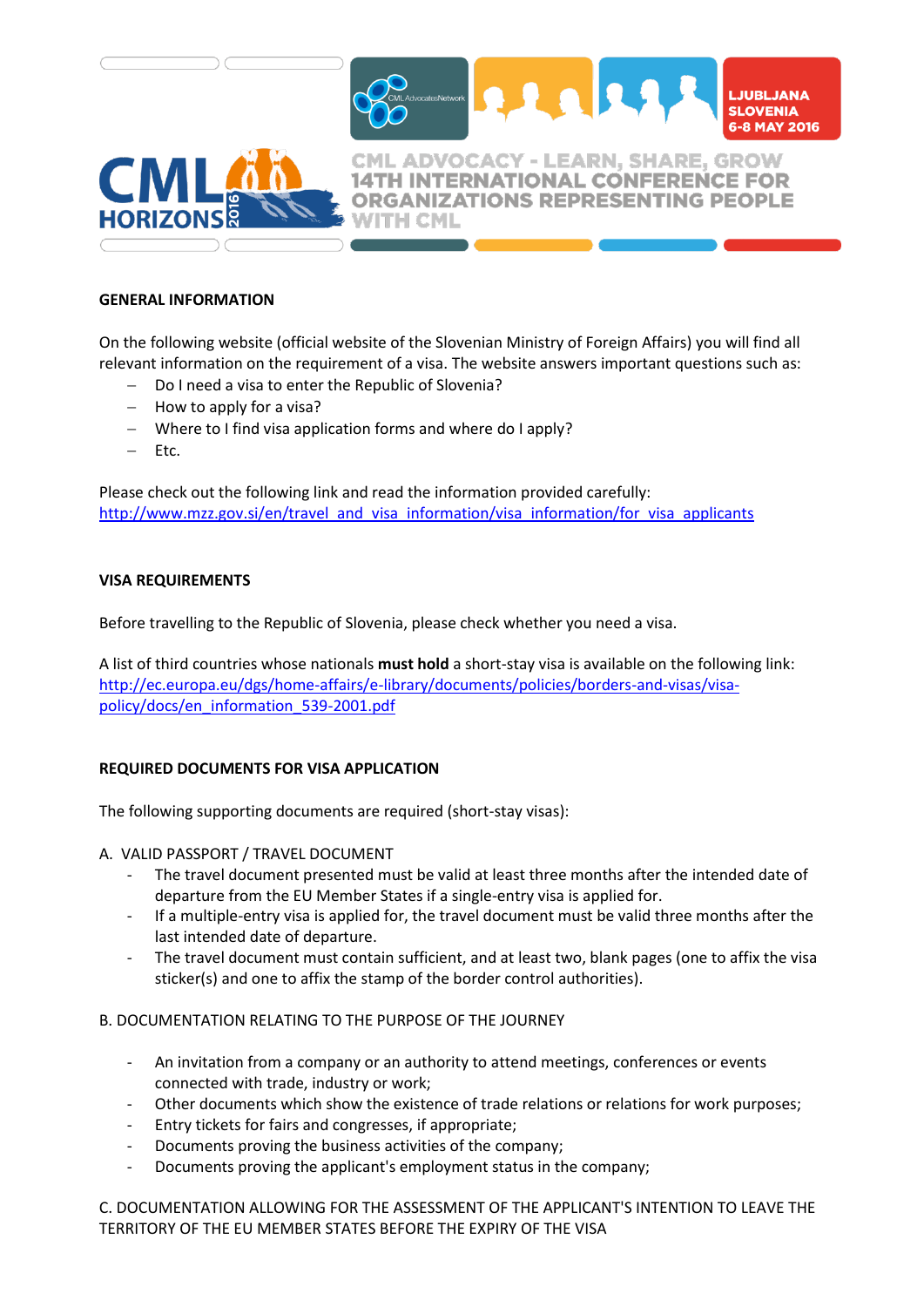



**14TH INTERNATIONAL CONFERENCE FOR ORGANIZATIONS REPRESENTING PEOPLE** 

- Return ticket or a reservation
- Proof of financial means in the country of residence
- Proof of employment; bank statements
- Proof of real estate property
- Proof of integration into the country of residence: family ties; professional status.

#### D. DOCUMENTATION ON THE APPLICANT'S FAMILY SITUATION

- Consent of parental authority or legal guardianship (when a minor is not travelling with them);
- Proof of family ties with the host/inviting person.

As a rule, the visa application should contain originals and copies of the documentation.

## **TIPS FOR YOUR INTERVIEW AND / OR WRITTEN APPLICATION**

- *1. WHAT IS CML HORIZONS AND WHAT ARE THE OBJECTIVES?*
- CML HORIZONS is global annual international conference for leukemia patient advocacy leaders
- The organizers are expecting about 130 leukemia patient leaders from 65 countries
- The conference will take place at Grand Union Hotel Ljubljana (address: Miklošičeva cesta 1, 1000 Ljubljana, Slovenia), phone: +386 1 308 12 70)
- The conference will last from May 6th to May 8th, 2016.
- The main objectives of the conference are:
	- educating patient advocates
	- building patient groups' capacity
	- implementing advocacy initiatives

#### *2. WHO HOSTS AND ORGANIZES THE CONFERENCE?*

- CML HORIZONS is hosted by the "CML Advocates Network", a global network of 103 leukemia patient groups in 79 countries on all continents.
- The conference is governed and organized by a global Steering Committee of CML Patient Advocates from North America, Latin America, Asia & Pacific, Western Europe, Central and Eastern Europe and West Asia, Middle East and Africa.
- The CML Advocates Network is formally run by the Swiss-based non-profit "Leukemia Patient Advocates Foundation". This foundation is registered in Berne, Switzerland.

#### *3. BRIEF HISTORY?*

- The history of the conference dates back to 2003 when it was first established by Pharma company "Novartis" under the name "New Horizons"
- Up to 2011 it was funded and organized by Novartis.
- Since 2012 it is now a fully community-organized conference, under the umbrella of the Swissbased non-profit "Leukemia Patient Advocates Foundation".
- This year's conference will be the 14<sup>th</sup> conference in a row.